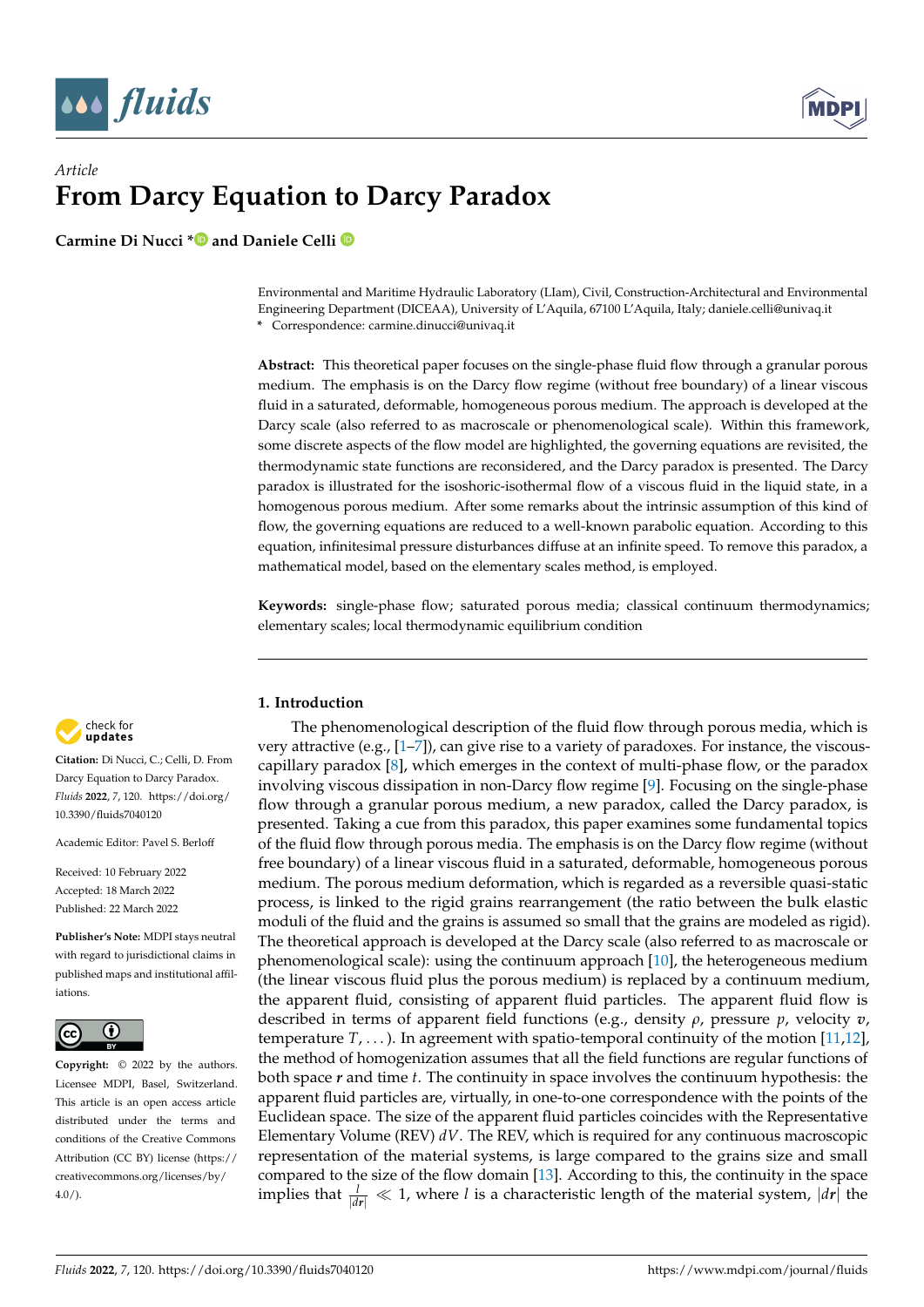elementary spatial scale (the REV scale). Within the framework of the Classical Continuum Thermomechanics (CCT), the continuity in the time requires that  $\frac{t_r}{|dt|} \ll 1$ , where  $t_r$  is the relaxation time (the interval time required to restore a Local Thermodynamic Equilibrium (LTE) condition in place of a local thermodynamic non-equilibrium condition), |*dt*| the elementary time scale. Within the framework of CCT:

- $b(r \pm \delta r) = b(r)$  for  $|\delta r| < |dr|$  and  $b(t \pm \delta t) = b(t)$  for  $|\delta t| < |dt|$ , where  $b = b(r, t)$  is the generic (scalar, vector or tensor) apparent field function;
- if  $|db|$  is the elementary scale of *b*, then  $b \pm \delta b = b$  for  $|\delta b| < |db|$ ;
- the field functions are well defined in both *r* and *t*;
- the apparent fluid is in LTE condition.

From a thermomechanic point of view, the Darcy flow regime corresponds to the Linear Non-Equilibrium Regime (LNER). The LNER, which is characterized by small values of  $\|\nabla v\|$  and  $|\nabla T|$ , is stable and regular: a perturbation of the mechanical and thermodynamic state regresses during the evolution of the motion. In Fluid Mechanics, the LNER is referred to as viscous flow regime. Within the framework of CCT, the thermomechanics description of the Darcy flow regime is formulated using classical irreversible thermodynamics, in addition to Newtonian mechanics. On this topic, in Section [2,](#page-1-0) the conservation equations of mass, momentum, mechanical energy, internal energy, entropy are given, the thermodynamics relationships are formalized, and the transport theorem and the Reynolds theorem are illustrated. In Section [3,](#page-6-0) the general flow problem is reformulated for the isochoric-isothermal flow of a viscous fluid, in the liquid state, in a homogenous porous medium. Within this framework, the constitutive equations are examined, the momentum equation is reduced to Darcy equation, and some intrinsic approximations and intrinsic characteristics of the proposed model are discussed. After reducing the governing flow equations to a well-known parabolic [\[10\]](#page-10-4), Section [4](#page-7-0) is devoted to illustrating and elucidating the Darcy paradox: the parabolic equation shows infinitesimal pressure disturbances that diffuse at an infinite speed. To remove this paradox, a mathematical model based on the elementary scales method [\[14\]](#page-10-8) is employed. According to this method, which is founded on the introduction of other elementary scales next to  $|dr|$  and  $|dt|$ , the Darcy paradox is only apparent. Finally, the conclusions are presented in Section [5.](#page-9-0)

## <span id="page-1-0"></span>**2. General Conservation Equations**

In this section, the general conservation equations for the Darcy flow regime (without free boundary) of a linear viscous fluid in a saturated, deformable, homogeneous, anisotropic porous medium are deduced. The porous medium deformation is linked to rigid grains rearrangement which occurs during a reversible quasi-static process. Using the method of homogenization, the linear viscous fluid and the porous medium are replaced by a continuum medium, referred to as the apparent fluid. At the Darcy scale, the mass and the momentum conservation equations which govern the apparent fluid flow are given as [\[15\]](#page-10-9):

<span id="page-1-1"></span>
$$
\frac{D}{Dt}(\eta \rho) + \eta \rho \nabla \cdot \left(\frac{v}{\eta}\right) = 0 \tag{1}
$$

<span id="page-1-3"></span>
$$
\eta \rho \frac{D}{Dt} \left( \frac{v}{\eta} \right) = -\eta \rho f - \nabla (\eta p) - \nabla \cdot \underline{T}_{vis}
$$
\n(2)

where *η* is the porosity; *ρ* the density; *v* the Darcy velocity;  $f = -g = -g\hat{e}_z = -g\nabla z$ , with *g* the vector of gravitational acceleration,  $g = |g|$ ,  $\hat{e}_z$  the unit vector in the vertical direction, *z* the elevation; *p* the pressure; *Tvis* the viscous stress tensor. The apparent field functions *η*, *ρ*, *v*, *f*, *p*, and *Tvis*, which refer to the apparent fluid, are regular functions of both space  $r$  and time  $t$ . It should be stressed that  $\eta$  is linked to the granular porous medium, *ρ* is the viscous fluid density, *p* is the viscous fluid pressure. The material derivative *D*/*Dt* is given as:

<span id="page-1-2"></span>
$$
\frac{Db}{Dt} = \frac{\partial b}{\partial t} + \nabla b \cdot \frac{v}{\eta}
$$
 (3)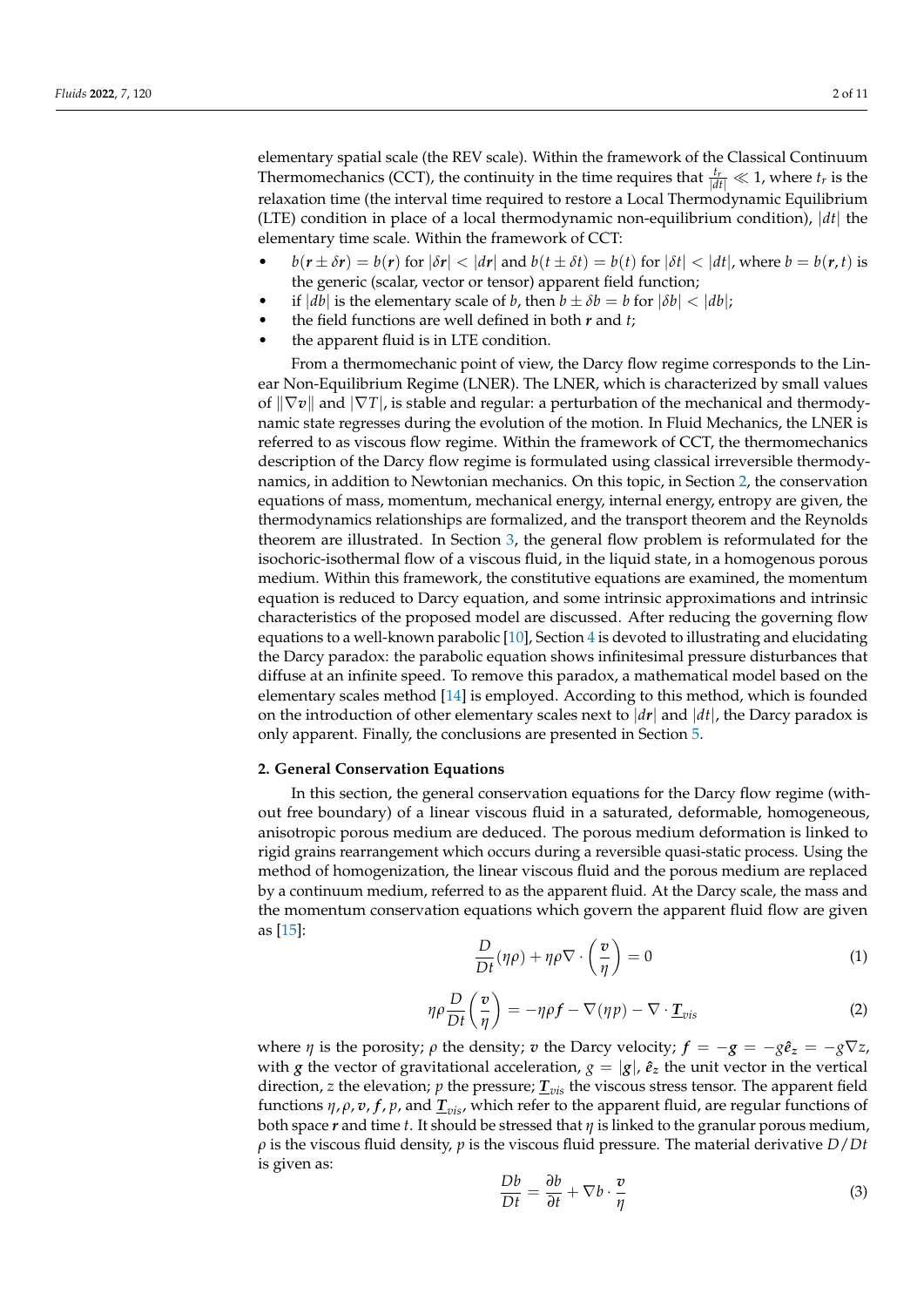The continuity Equation [\(1\)](#page-1-1) can be deduced by putting:

<span id="page-2-2"></span>
$$
\eta \rho dV = \eta' \rho' dV' \tag{4}
$$

where *ηρdV* is the constant fluid mass in the material REV *dV* and:

$$
\eta = \eta(r, t); \rho = \rho(r, t); dV = dV(r, t)
$$
\n(5)

$$
\eta' = \eta'(r', t') = \eta(r + dr, t + dt)
$$
  
\n
$$
= \eta(r, t) + \frac{\partial}{\partial t}\eta(r, t)dt + \frac{\partial}{\partial r}\eta(r, t) \cdot dr
$$
  
\n
$$
= \eta(r, t) + \frac{\partial}{\partial t}\eta(r, t)dt + \nabla \eta(r, t) \cdot dr
$$
  
\n
$$
= \eta(r, t) + \frac{\partial}{\partial t}\eta(r, t)dt + \nabla \eta(r, t) \cdot \frac{v}{\eta}dt
$$
\n(6)

$$
\rho' = \rho'(r', t') = \rho(r, t) + \frac{\partial}{\partial t}\rho(r, t)dt + \nabla\rho(r, t) \cdot \frac{v}{\eta}dt
$$
\n(7)

$$
dV' = dV'(\mathbf{r}', t') = dV(\mathbf{r} + d\mathbf{r}, t + dt)
$$
\n(8)

$$
r' = r + dr = r + \frac{v}{\eta}dt
$$
\n(9)

With this setting, the following relationship holds:

<span id="page-2-4"></span>
$$
db = \frac{Db}{Dt}dt = \frac{\partial b}{\partial t}dt + \nabla b \cdot \frac{v}{\eta}dt = \frac{\partial b}{\partial t}dt + \frac{\partial b}{\partial r} \cdot dr \qquad (10)
$$

The connection between  $dV$  and  $dV'$  is expressed as:

$$
dV' = (det \mathbf{J})dV = JdV \tag{11}
$$

where  $J$  is the jacobian matrix:

$$
\underline{I} = \frac{\partial r'}{\partial r} = \nabla r' = \underline{I} + \left(\nabla \frac{v}{\eta}\right) dt \tag{12}
$$

and *J* the jacobian determinant:

<span id="page-2-0"></span>
$$
J = det \underline{I} = det \left[ \underline{I} + \left( \nabla \frac{v}{\eta} \right) dt \right]
$$
 (13)

 $\left| \begin{matrix} 1 \end{matrix} \right|$  $\begin{array}{c} \n\end{array}$  $\left(\nabla \frac{\mathbf{v}}{\eta}\right)dt$  $\vert \ll 1$ , Equation [\(13\)](#page-2-0) is well approximated as [\[16\]](#page-10-10):

<span id="page-2-1"></span>
$$
J = 1 + \left(\nabla \cdot \frac{\boldsymbol{v}}{\eta}\right) dt \tag{14}
$$

According to Equation [\(14\)](#page-2-1) and by neglecting the higher-order infinitesimal, Equation [\(4\)](#page-2-2) reads as:  $\overline{r}$  $\ddot{\phantom{a}}$ 

<span id="page-2-3"></span>
$$
\eta \rho = \eta \rho + \left[ \frac{\partial}{\partial t} (\eta \rho) + \nabla (\eta \rho) \cdot \frac{\boldsymbol{v}}{\eta} + \left( \nabla \cdot \frac{\boldsymbol{v}}{\eta} \right) \eta \rho \right]
$$
(15)

Equation [\(15\)](#page-2-3), with Equation [\(3\)](#page-1-2), leads to the continuity Equation [\(1\)](#page-1-1):

$$
\frac{\partial}{\partial t}(\eta\rho) + \nabla(\eta\rho) \cdot \frac{\nu}{\eta} + \left(\nabla \cdot \frac{\nu}{\eta}\right) \eta\rho = \frac{D}{Dt}(\eta\rho) + \eta\rho\nabla \cdot \left(\frac{\nu}{\eta}\right) = \frac{\partial}{\partial t}(\eta\rho) + \nabla \cdot (\rho v) = 0 \tag{16}
$$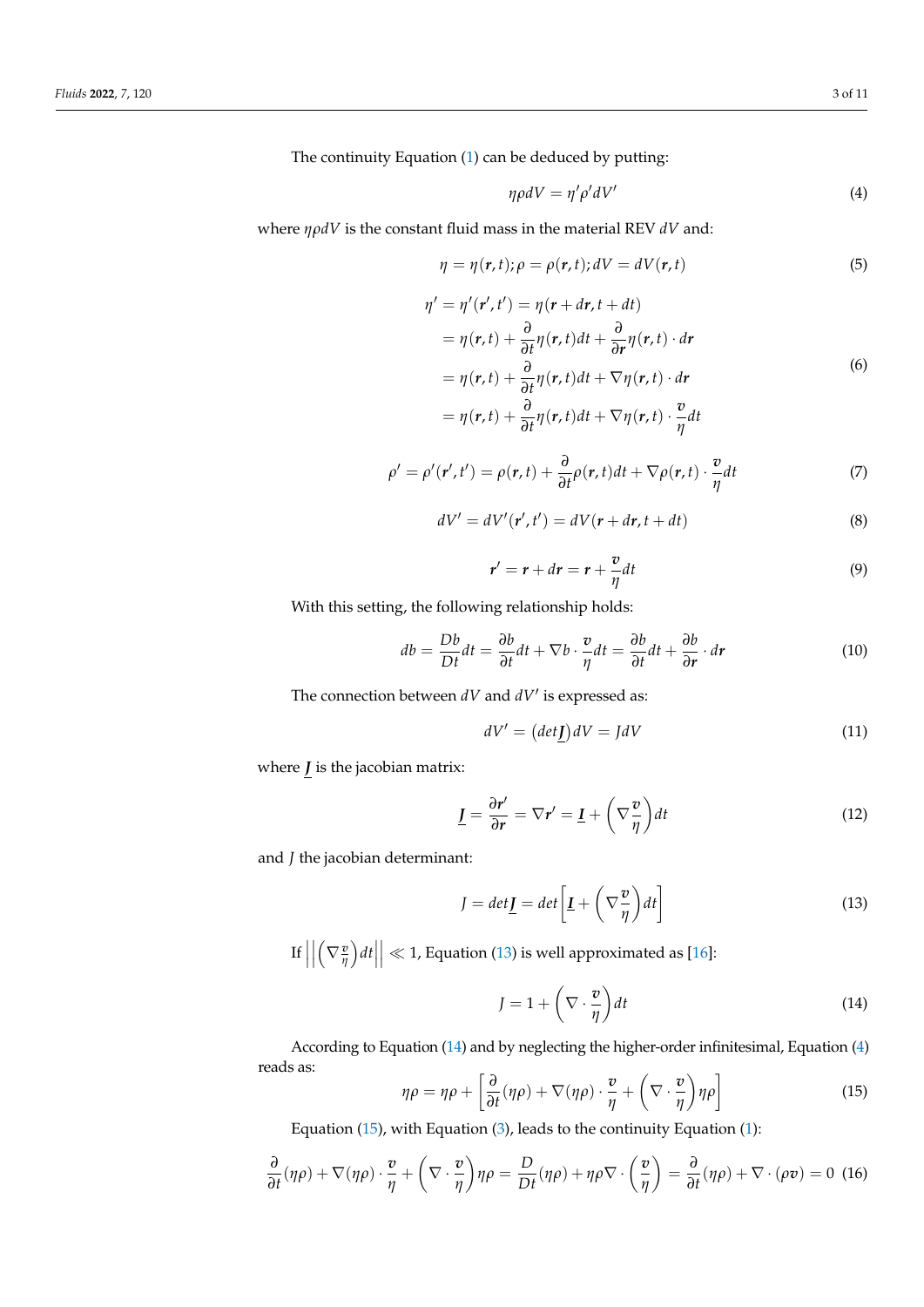Formally, this line of reasoning assures that:  $\forall \nabla \frac{v}{\eta} \exists dt : \frac{t_r}{|dt|} \ll 1$  and  $\left| \frac{d}{dt} \right| \ll 1$  $\begin{array}{c} \hline \end{array}$  $\left(\nabla \frac{\mathbf{v}}{\eta}\right)dt$  $\Big|\ll 1.$ In an alternative way, the continuity equation can be deduced by putting:

<span id="page-3-0"></span>
$$
\frac{D}{Dt}(\eta \rho dV) = dV \frac{D}{Dt}(\eta \rho) + \eta \rho \frac{D}{Dt}(dV) = 0
$$
\n(17)

Equation [\(17\)](#page-3-0) reduces to Equation [\(1\)](#page-1-1) setting:

$$
\frac{1}{dV}\frac{D}{Dt}(dV) = \nabla \cdot \left(\frac{v}{\eta}\right) \tag{18}
$$

Equation [\(2\)](#page-1-3) can be deduced writing the integral momentum conservation equation

as:

<span id="page-3-1"></span>
$$
\frac{D}{Dt} \int_V \eta \rho \left(\frac{v}{\eta}\right) dV = \int_V \eta \rho f dV - \int_V \nabla(\eta p) dV - \int_V \nabla \cdot \underline{\mathbf{T}}_{vis} dV \tag{19}
$$

where  $\int_V \eta \rho \left(\frac{v}{\eta}\right)$  $\frac{v}{\eta}$ ) *dV* is the momentum of the fluid in the material volume *V*;  $\int_V \eta \rho f dV$  the external body force;  $-\int_V \nabla(\eta p) dV - \int_V \nabla \cdot \underline{T}_{vis} dV$  the external surface forces. Using the following identity:

$$
\frac{D}{Dt} \int_{V} \eta \rho \left(\frac{v}{\eta}\right) dV = \int_{V} \frac{D}{Dt} \left[\eta \rho \left(\frac{v}{\eta}\right) dV\right] =
$$
\n
$$
= \int_{V} \eta \rho \frac{D}{Dt} \left(\frac{v}{\eta}\right) dV + \int_{V} \frac{v}{\eta} \frac{D}{Dt} (\eta \rho dV) = \int_{V} \eta \rho \frac{D}{Dt} \left(\frac{v}{\eta}\right) dV \tag{20}
$$

being:

$$
\int_{V} \frac{v}{\eta} \frac{D}{Dt} (\eta \rho dV) = 0
$$
\n(21)

the integral momentum conservation Equation [\(19\)](#page-3-1) becomes:

<span id="page-3-2"></span>
$$
\int_{V} \eta \rho \frac{D}{Dt} \left( \frac{v}{\eta} \right) dV = \int_{V} \rho \eta f dV - \int_{V} \nabla (\eta p) dV - \int_{V} \nabla \cdot \underline{\mathbf{T}}_{vis} dV \tag{22}
$$

According to Equation [\(22\)](#page-3-2), the (differential) momentum conservation equation is given by Equation [\(2\)](#page-1-3).

In line with these results, the transport theorem is expressed as:

$$
\frac{D}{Dt} \int_{V} \eta \rho b dV = \int_{V} \eta \rho \frac{Db}{Dt} dV \tag{23}
$$

while the Reynolds theorem is given as:

$$
\frac{D}{Dt} \int_{V} \eta \rho b dV = \int_{V} \frac{\partial}{\partial t} (\eta \rho b) dV + \int_{V} \nabla \cdot \left( \eta \rho b \frac{\mathbf{v}}{\eta} \right) dV =
$$
\n
$$
= \int_{V} \frac{\partial}{\partial t} (\eta \rho b) dV + \int_{V} \nabla \cdot (\rho b \mathbf{v}) dV
$$
\n(24)

In the Darcy flow regime, Equation [\(2\)](#page-1-3) can be well approximated as:

$$
\eta \rho f - \nabla (\eta p) - \nabla \cdot \underline{T}_{vis} = 0 \tag{25}
$$

being  $η\rho \frac{D}{Dt} \Big( \frac{v}{η}$  $\left(\frac{p}{\eta}\right) \ll 1$  [\[17\]](#page-10-11). Under this hypothesis, the friction forces per unit volume, −∇ · *Tvis*, can be expressed as (e.g., [\[15](#page-10-9)[,18\]](#page-10-12)):

<span id="page-3-3"></span>
$$
-\nabla \cdot \underline{T}_{vis} = -\frac{v}{\eta} \cdot \underline{Z}
$$
 (26)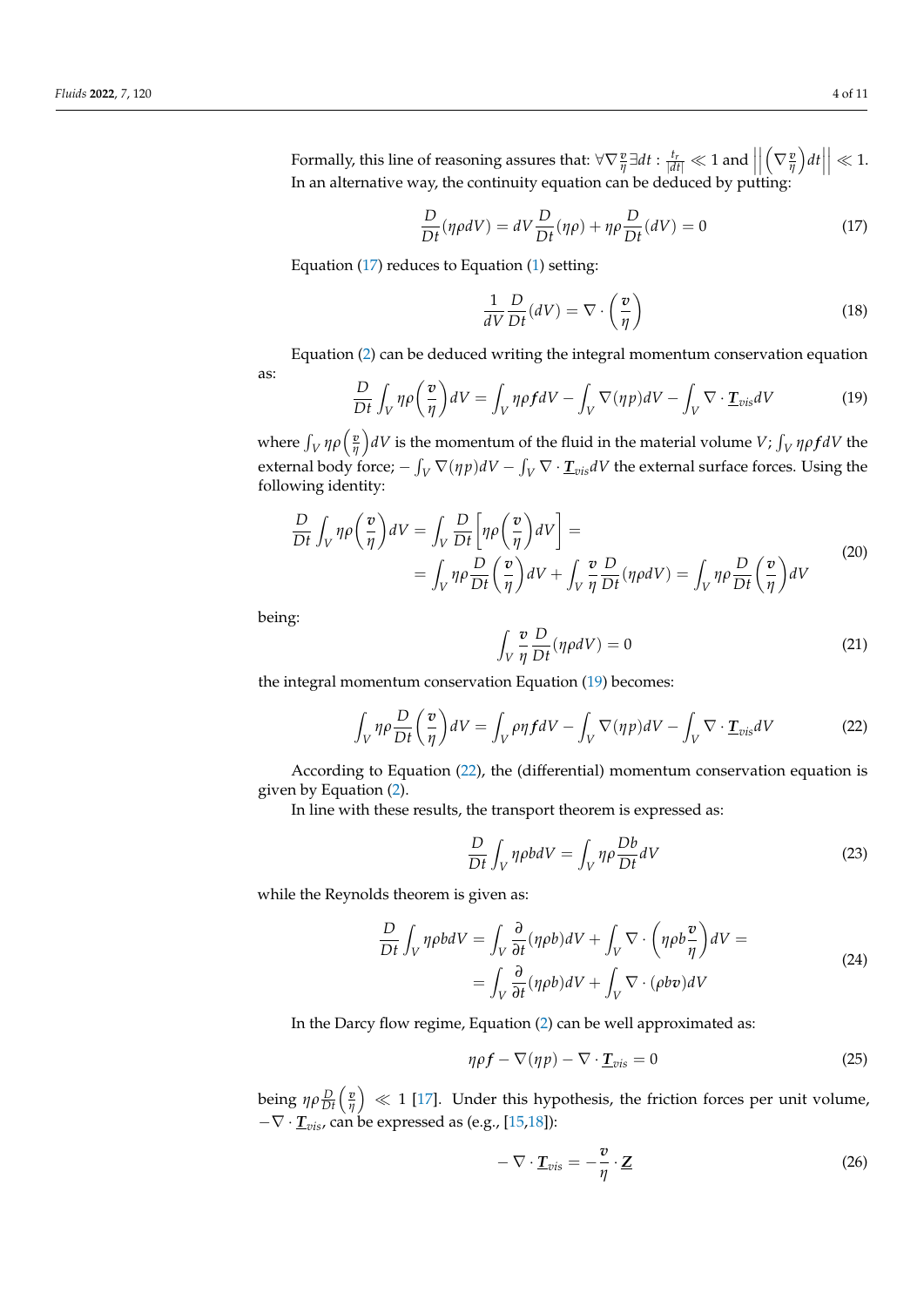where, according to the method of homogenization, the tensor  $Z$  depends on both the viscous fluid and the porous medium. It should be stressed that, in agreement with the constitutive Equation [\(26\)](#page-3-3), the term  $-\frac{v}{\eta} \cdot \underline{Z}$  represents the friction forces per unit volume related to the shape variation of the fluid particles:

$$
-\frac{v}{\eta} \cdot \underline{\mathbf{Z}} = -(\nabla \cdot \underline{\mathbf{T}}_{vis})_{shape}
$$
 (27)

while the friction forces related to the volume variation of the fluid particle vanish:

$$
-(\nabla \cdot \underline{T}_{vis})_{volume} = 0 \tag{28}
$$

In line with this, the momentum equation is given as:

<span id="page-4-0"></span>
$$
\eta \rho f - \nabla(\eta p) - \frac{v}{\eta} \cdot \underline{\mathbf{Z}} = 0 \tag{29}
$$

In agreement with Equation [\(29\)](#page-4-0), the mechanical energy equation reads as follows:

<span id="page-4-1"></span>
$$
\eta \rho \frac{De_m}{Dt} = \eta \rho \frac{D}{Dt} \left[ \frac{1}{2} \left( \frac{v}{\eta} \right)^2 + u_e \right] = \eta \rho \frac{Du_e}{Dt} = -\nabla(\eta p) \cdot \frac{v}{\eta} - \frac{v}{\eta} \cdot \underline{Z} \cdot \frac{v}{\eta}
$$
(30)

where  $e_m = \frac{1}{2} \left( \frac{v}{\eta} \right)$  $\left(\frac{v}{\eta}\right)^2 + u_e$  is the mechanical energy per unit of mass;  $ηρ\frac{D}{Dt}$   $\left[ \frac{1}{2} \left( \frac{v}{\eta} \right) \right]$  $\left(\frac{v}{\eta}\right)^2 + u_e =$ *ηρ* $\frac{Du_e}{Dt}$ *,* being  $\frac{1}{2}$ ηρ $\frac{D}{Dt}$   $\left(\frac{v}{\eta}\right)$  $\left(\frac{v}{\eta}\right)^2\ll 1$ ;  $\eta\rho\frac{Du_e}{Dt}=\eta\rho f\cdot\frac{v}{\eta}$  $\frac{v}{\eta}$ . Equation [\(30\)](#page-4-1) is deduced from the inner product of the momentum Equation [\(29\)](#page-4-0) with  $\frac{v}{\eta}$ . To not overburden the discussion, only the adiabatic flow is treated. With this setting, the basic conservation equations are gives as:

$$
\eta \rho \frac{D u_i}{D t} = -\eta p \nabla \cdot \left(\frac{v}{\eta}\right) + \frac{v}{\eta} \cdot \mathbf{Z} \cdot \frac{v}{\eta}
$$
(31)

<span id="page-4-5"></span>
$$
\eta \rho T \frac{De_s}{Dt} = \frac{v}{\eta} \cdot \underline{Z} \cdot \frac{v}{\eta}
$$
 (32)

<span id="page-4-3"></span>
$$
\eta \rho c_{\hat{v}} \frac{DT}{Dt} = \frac{v}{\eta} \cdot \underline{Z} \cdot \frac{v}{\eta} - \alpha T \varepsilon \nabla \cdot \left(\frac{v}{\eta}\right)
$$
(33)

<span id="page-4-4"></span>
$$
\eta \rho c_p \frac{DT}{Dt} = \frac{v}{\eta} \cdot \underline{Z} \cdot \frac{v}{\eta} + \alpha T \frac{D}{Dt} (\eta p) \tag{34}
$$

<span id="page-4-2"></span>
$$
\alpha \frac{DT}{Dt} = \nabla \cdot \left(\frac{\boldsymbol{v}}{\eta}\right) + \frac{1}{\varepsilon} \frac{D}{Dt} (\eta p) \tag{35}
$$

where  $u_i$  is the internal energy per unit of mass;  $e_s$  the entropy per unit of mass;  $\alpha =$  $-\frac{1}{\eta\rho} \left[ \frac{\partial}{\partial T} (\eta \rho) \right]$ is the homolog of the thermal expansion coefficient;  $\varepsilon = \frac{1}{\beta}$  the homolog of the bulk modulus, with  $\beta = \frac{1}{\eta \rho} \left[ \frac{\partial}{\partial (\eta p)} (\eta \rho) \right]$ the homolog of the isothermal compressibility  $T$  $\text{coefficient: } c_{\hat{v}} = \left(\frac{\partial u_i}{\partial T}\right)$  $\setminus$ (*ρη*) the homolog of the constant volume specific heat;  $c_p = \left(\frac{\partial e_h}{\partial T}\right)$  $\setminus$ (*ηp*) the homolog of the constant pressure specific heat. The relationship between  $c_{\hat{v}}$  and  $c_p$  is given as:

$$
c_p - c_\theta = \frac{\alpha T \tilde{k} \eta \rho}{\eta \rho} = \frac{T \alpha^2 \varepsilon}{\eta \rho}
$$
\n(36)

where  $\tilde{k} = \frac{1}{\eta \rho} \left[ \frac{\partial}{\partial T} (\eta \rho) \right]$  $\sigma_{(\eta\rho)} = \frac{\alpha \varepsilon}{\eta \rho}$  is the homolog of the thermal pressure coefficient. From a thermodynamics point of view, the term *ηρ* and *ηp* assume the meaning of the apparent fluid state functions.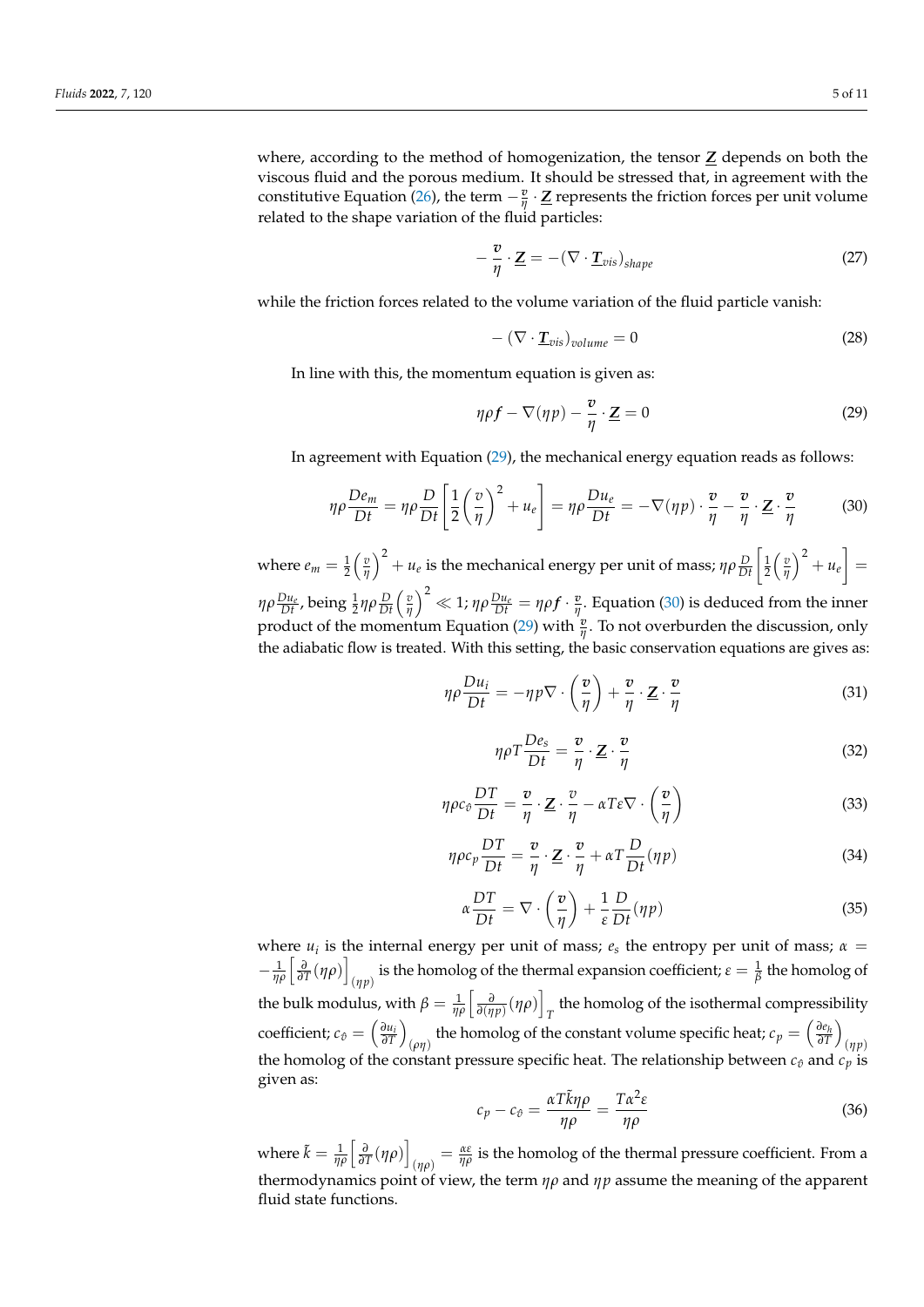Equation [\(35\)](#page-4-2) can be deduced expressing the state equation in the form:

<span id="page-5-0"></span>
$$
\eta \rho = \eta \rho(\eta p, T) \tag{37}
$$

The comparison between the differential form of Equation [\(37\)](#page-5-0):

$$
d(\eta \rho) = \left(\frac{\partial(\eta \rho)}{\partial(\eta p)}\right)_T d(\eta p) + \left(\frac{\partial(\eta \rho)}{\partial T}\right)_{(\eta p)} dT = \frac{\eta \rho}{\varepsilon} d(\eta p) - \eta \rho \alpha dT \tag{38}
$$

and the following Equation (obtained from Equations [\(1\)](#page-1-1) and [\(10\)](#page-2-4)):

$$
d(\eta \rho) = -\eta \rho \nabla \cdot \left(\frac{v}{\eta}\right) dt \tag{39}
$$

provides:

<span id="page-5-1"></span>
$$
\eta \rho \alpha dT = \frac{\eta \rho}{\varepsilon} d(\eta p) + \eta \rho \nabla \cdot \left(\frac{v}{\eta}\right) dt \tag{40}
$$

By simplifying and rearranging, Equation [\(40\)](#page-5-1) reduces to Equation [\(35\)](#page-4-2). Equations [\(33\)](#page-4-3) and [\(34\)](#page-4-4) are the homologs of the energy equations with temperature as the dependent variable [\[19\]](#page-10-13).

The proposed line of reasoning allows expressing the classical thermodynamics relationships in the form:

$$
du_i = Tde_s + \frac{\eta p}{(\eta \rho)^2} d(\eta \rho)
$$
\n(41)

$$
de_h = Tde_s + \frac{1}{\eta \rho} d(\eta p) \tag{42}
$$

$$
de_f = -e_s dT + \frac{\eta p}{(\eta \rho)^2} d(\eta \rho)
$$
\n(43)

$$
de_g = -e_s dT + \frac{1}{\eta \rho} d(\eta p) \tag{44}
$$

where  $e_h$  is the enthalpy per unit of mass,  $e_f$  the Helmholtz free energy per unit of mass,  $e_g$  the Gibbs free energy per unit of mass. In agreement with the entropy Equation [\(32\)](#page-4-5), the term  $\frac{v}{\eta} \cdot \underline{Z} \cdot \frac{v}{\eta}$  $\frac{v}{\eta}$  is the quadratic form that represents the irreversible transformation of mechanical energy into internal energy. The Clausius-Duhem inequality assures that  $\frac{v}{\eta} \cdot \underline{Z}$  $\frac{v}{\eta} \geq 0$ ; consequently,  $\underline{Z}$  is a symmetric, positive semi definite tensor [\[18,](#page-10-12)[20\]](#page-10-14). According to the proposed formulation, the flow problem is governed by the following equations:

<span id="page-5-2"></span>
$$
\frac{D}{Dt}(\eta \rho) + \eta \rho \nabla \cdot \left(\frac{v}{\eta}\right) = 0\tag{45}
$$

<span id="page-5-4"></span>
$$
\eta \rho f - \nabla(\eta p) - \underline{Z} \cdot \frac{v}{\eta} = 0 \tag{46}
$$

$$
\eta \rho c_p \frac{DT}{Dt} = \frac{\boldsymbol{v}}{\eta} \cdot \underline{\boldsymbol{Z}} \cdot \frac{\boldsymbol{v}}{\eta} + \alpha T \frac{D}{Dt} (\eta p) \tag{47}
$$

<span id="page-5-3"></span>
$$
\alpha \frac{DT}{Dt} = \nabla \cdot \left(\frac{\mathbf{v}}{\eta}\right) + \frac{1}{\varepsilon} \frac{D}{Dt} (\eta p) \tag{48}
$$

where  $\eta \rho$ ,  $\frac{v}{n}$ *η* , *ηp* and *T* are unknown. The system equations are completed by the constitutive Equation (which describes the relationship between the tensor *Z*, the viscous fluid and the porous medium), by the auxiliary thermodynamics relationships  $\alpha = \alpha(\eta p, T)$ ,  $\varepsilon = \varepsilon(\eta p, T)$ ,  $c_p = c_p(\eta p, T)$ , and by the appropriate initial and boundary conditions, which depend on the problem under consideration.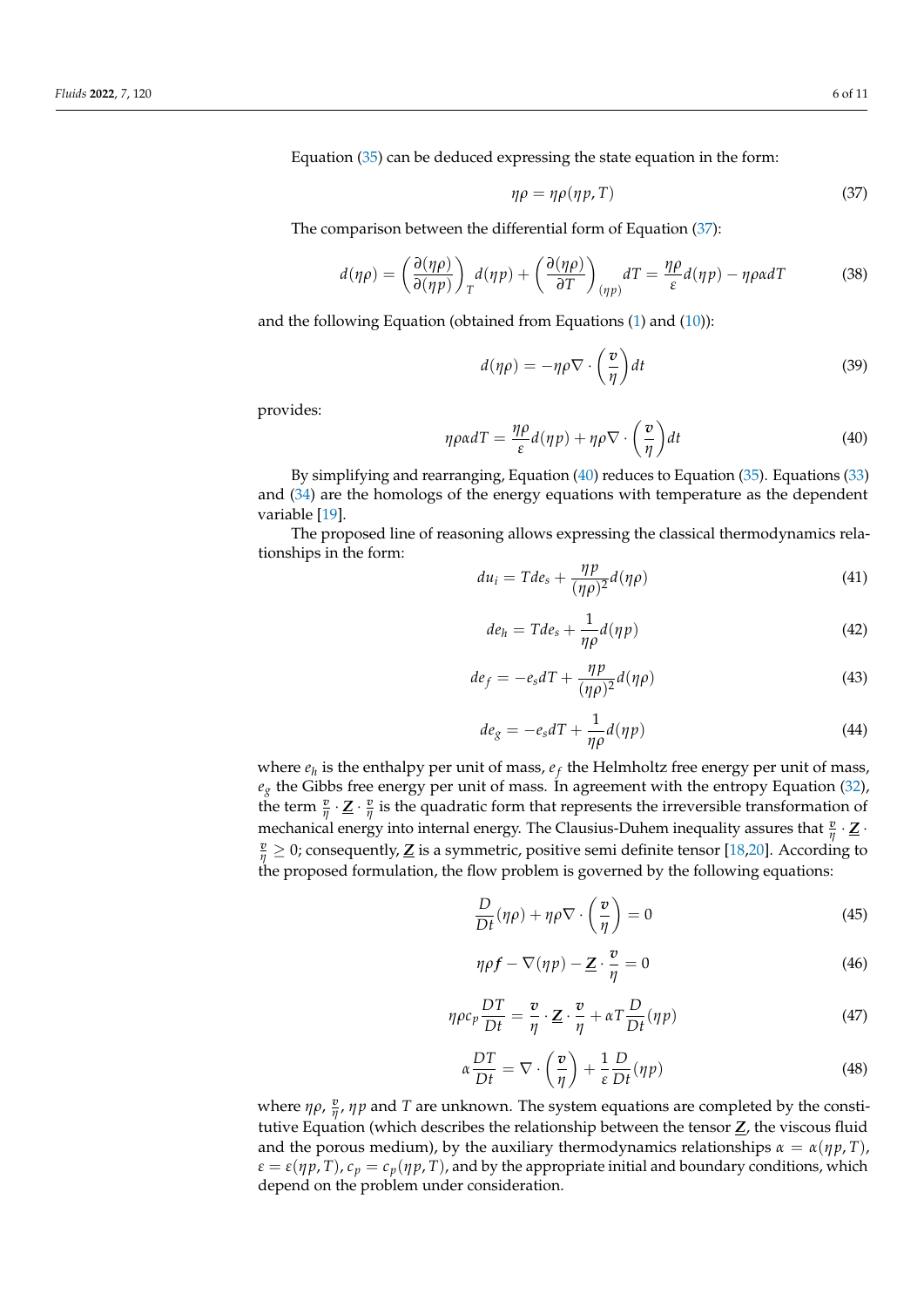#### <span id="page-6-0"></span>**3. Darcy Equation**

In this section, the general flow problem is reformulated for the isochoric-isothermal flow of a viscous fluid, in the liquid state, in a homogenous porous medium.

For isothermal flow, the comparison between the continuity Equations [\(45\)](#page-5-2) and [\(48\)](#page-5-3), rewritten as:

$$
\nabla \cdot \left(\frac{v}{\eta}\right) = -\frac{1}{\varepsilon} \frac{D}{Dt} (\eta p) \tag{49}
$$

provides:

<span id="page-6-1"></span>
$$
\frac{1}{\eta \rho} \frac{D}{Dt}(\eta \rho) = \frac{1}{\varepsilon} \frac{D}{Dt}(\eta p) \tag{50}
$$

According to Equation [\(10\)](#page-2-4), Equation [\(50\)](#page-6-1) reduced to the barotropic equation:

<span id="page-6-2"></span>
$$
\frac{d(\rho\eta)}{\rho\eta} = \frac{d(\eta p)}{\varepsilon} \tag{51}
$$

For viscous fluid in the liquid state, the density *ρ* and the bulk modulus *ε* can be assumed constant,  $\rho = constant$ ,  $\varepsilon = constant$ , with  $\varepsilon \gg 1$ . With this setting, the continuity Equation  $(45)$  and the barotropic Equation  $(51)$  are given as:

<span id="page-6-3"></span>
$$
\frac{D\eta}{Dt} + \eta \nabla \cdot \left(\frac{v}{\eta}\right) = 0\tag{52}
$$

<span id="page-6-4"></span>
$$
\frac{d\eta}{\eta} = \frac{d(\eta\rho)}{\varepsilon} \tag{53}
$$

Using Equation [\(3\)](#page-1-2), Equation [\(52\)](#page-6-3) reduces to the well-known continuity [\[10\]](#page-10-4):

$$
\frac{\partial \eta}{\partial t} + \nabla \cdot \mathbf{v} = 0 \tag{54}
$$

As  $ε \gg 1$ ,  $dη \ll 1$ , then:

<span id="page-6-5"></span>
$$
d(\eta p) = \eta dp + p d\eta \simeq \eta dp \tag{55}
$$

and Equation [\(53\)](#page-6-4) can be approximated as:

$$
\frac{d\eta}{\eta} = \eta \frac{dp}{\varepsilon} \tag{56}
$$

Equation [\(55\)](#page-6-5) must be considered to be intrinsic to the proposed model. About this, in the static condition, the momentum Equation [\(46\)](#page-5-4) reduces to:

<span id="page-6-6"></span>
$$
\eta \rho f - \nabla(\eta p) = \eta \rho \nabla(gz) - \nabla(\eta p) = 0 \tag{57}
$$

Equation [\(57\)](#page-6-6) provides the classic Stevin equation if and only if Equation [\(55\)](#page-6-5) holds. The adopted line of reasoning leads to reduce the momentum equation:

$$
\eta \rho f - \nabla(\eta p) - \underline{Z} \cdot \frac{v}{\eta} = \eta \rho f - \eta \nabla p - \underline{Z} \cdot \frac{v}{\eta} = 0 \tag{58}
$$

to the Darcy Equation (for anisotropic porous medium):

<span id="page-6-7"></span>
$$
v = -\underline{K}\nabla\varphi\tag{59}
$$

where  $\underline{\bm{K}}=\rho g \eta^2 \underline{\bm{Z}}^{-1}$  is the permeability tensor,  $\varphi=z+p/(\rho g)$  the apparent piezometric head. As  $\underline{Z}$  is symmetric, also  $\underline{K}$  is symmetric, hence  $K_{ij} = K_{ji}$ , where  $K_{ij}$ , which is the generic component of *K*, depends on both the viscous fluid and the porous medium. According to the proposed model, a correlation between the *Kij* variations and the *η*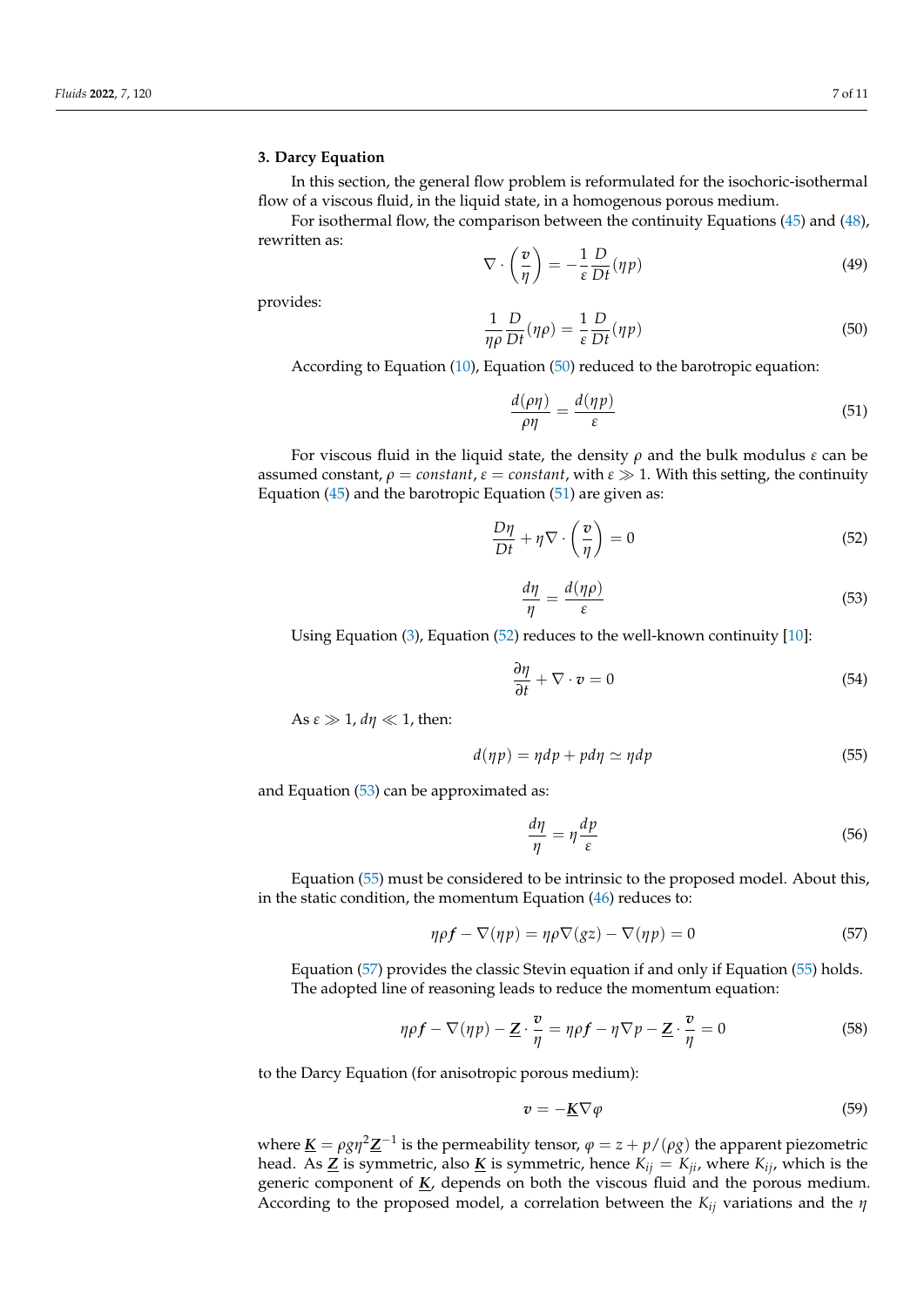variations exists: as  $d\eta \ll 1$  also  $dK_{ij} \ll 1$ , and  $K_{ij}$  can be assumed constant,  $K_{ij} = constant$ . For a homogenous isotropic porous medium, Equation [\(59\)](#page-6-7) reduces to the Darcy Equation (for isotropic porous medium):

$$
v = -k \nabla \varphi \tag{60}
$$

where  $k$  is the permeability coefficient, with  $k = constant$ . According to the proposed formulation, the problem under consideration is governed by the following equations:

<span id="page-7-2"></span>
$$
\frac{\partial \eta}{\partial t} + \nabla \cdot \mathbf{v} = 0 \tag{61}
$$

<span id="page-7-3"></span>
$$
v = -k \nabla \varphi \tag{62}
$$

<span id="page-7-1"></span>
$$
\frac{d\eta}{\eta} = \eta \frac{dp}{\varepsilon} \tag{63}
$$

where *η*, *v* and *p* are unknown. The equations system is completed by the auxiliary equation  $\varphi = z + p/(\rho g)$ ; by the relationship which express *k* and *ε* as functions of the viscous fluid and of the porous medium; and by the appropriate initial and boundary conditions.

According to the barotropic Equation [\(63\)](#page-7-1), it follows that:

<span id="page-7-4"></span>
$$
\frac{\partial \eta}{\partial t} = \frac{\rho g \eta^2}{\varepsilon} \frac{\partial \varphi}{\partial t}
$$
(64)

 $\frac{\partial p}{\partial t} = \rho g \frac{\partial \varphi}{\partial t}$ *∂*<sup>*φ*</sup><sub>∂</sub>*t*</sup> and  $\frac{\partial z}{\partial t}$  = 0. The combination of Equations [\(61\)](#page-7-2), [\(62\)](#page-7-3) and [\(64\)](#page-7-4) yields to the well-known parabolic [\[10\]](#page-10-4):

<span id="page-7-5"></span>
$$
\frac{S}{\tilde{T}}\frac{\partial \varphi}{\partial t} = \nabla^2 \varphi \tag{65}
$$

where *S* is the storativity,  $\tilde{T}$  the trasmissivity,  $\frac{S}{\tilde{T}} = \frac{\rho g \eta^2}{k \epsilon}$ *kε*

### <span id="page-7-0"></span>**4. Darcy Paradox**

For the sake of clarity, the Darcy paradox is highlighted with a focus on the unsteady axisymmetric flow toward a fully penetrating well in a horizontal aquifer (Figure [1\)](#page-8-0). The following notation is used: *r* is the radial distance from the well center;  $H = \varphi(r, 0)$  the initial piezometric head,  $Ω(r, t) = H - φ(r, t)$  the drawdown of the piezometric head;  $b = constant$  the porous layer thickness;  $Q_0 = constant$  the imposed well flow rate;  $Q = Q(r, t)$  the porous flow rate. For the problem under consideration, Equation [\(65\)](#page-7-5) becomes:

<span id="page-7-7"></span>
$$
\frac{S}{\tilde{T}}\frac{\partial\varphi}{\partial t} = \frac{1}{r}\frac{\partial}{\partial r}\left(r\frac{\partial\varphi}{\partial r}\right)
$$
(66)

while the Darcy equation can be rewritten as:

<span id="page-7-6"></span>
$$
Q = 2\pi \text{Tr} \frac{\partial \varphi}{\partial r} \tag{67}
$$

where  $\tilde{T} = constant$  is expressed as:

$$
\tilde{T} = bk \tag{68}
$$

and the continuity equation reads as:

$$
\frac{\partial Q}{\partial r} = 2\pi S r \frac{\partial \varphi}{\partial t}
$$
 (69)

where  $S = constant$  is takes as:

$$
S = b\eta^2 \frac{\rho g}{\varepsilon} \tag{70}
$$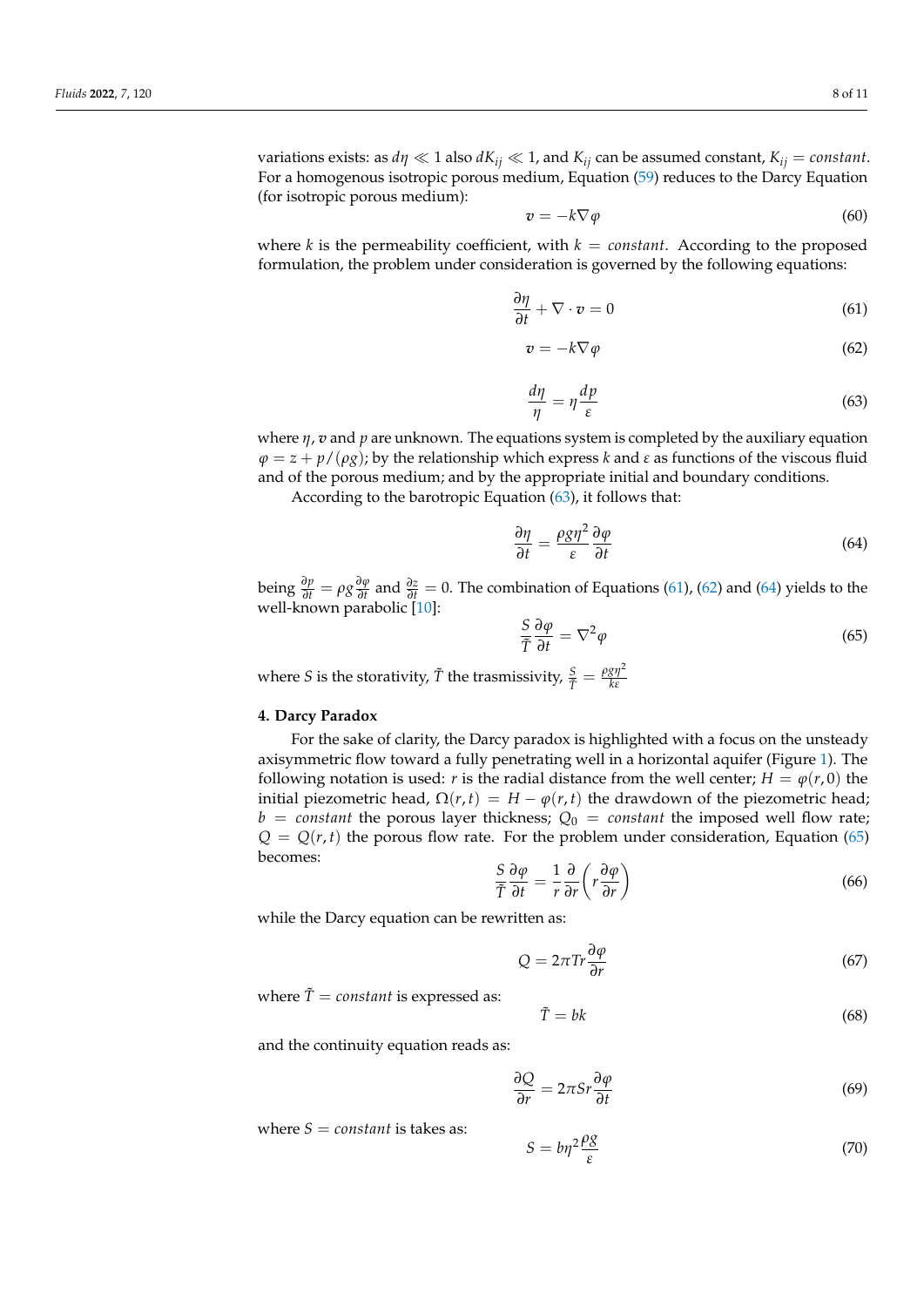<span id="page-8-0"></span>



The initial condition is given as:

$$
\Omega(r,0) = 0 \tag{71}
$$

while, according to Equation  $(67)$ , the boundary condition of Equation  $(66)$  is given as:

$$
\lim_{r \to 0} r \frac{\partial \varphi}{\partial r} = \frac{Q_0}{2\pi \tilde{T}} \tag{72}
$$

Using the Boltzmann transformation:

$$
u = \frac{Sr^2}{4\tilde{T}t} \tag{73}
$$

and following the Theis procedure [\[21\]](#page-10-15), the drawdown  $\Omega$  is expressed as:

<span id="page-8-1"></span>
$$
\Omega = \frac{Q_0}{4\pi \tilde{T}} Ei(u) \tag{74}
$$

where  $Ei(u)$  is the integral exponential function:

$$
Ei(u) = \int_{u}^{\infty} \frac{\exp(-u)}{u} du = -\lambda - \log u + u - \frac{u^2}{2 \cdot 2!} + \frac{u^3}{3 \cdot 3!} - \dots
$$
 (75)

being:

$$
\lambda = \lim_{m \to \infty} \left( \sum_{n=1}^{m} \frac{1}{n} - \log m \right) \simeq 0.577215 \tag{76}
$$

the Euler–Mascheroni constant.

According to Equation [\(74\)](#page-8-1), for  $t > 0$ , and for any  $r \neq 0$ ,  $\Omega > 0$ . This leads to the conclusion that the speed of diffusion of an infinitesimal drawdown signal is infinite (Darcy paradox). To overcome the Darcy paradox, the elementary scales method is employed. Along with |*dr*| and |*dt*|, the elementary drawdown |*d*Ω| is introduced. To define |*d*Ω| the following procedure can be adopted. The continuity Equation [\(52\)](#page-6-3), which can be rewritten in the form:

$$
d\eta + \eta \nabla \cdot \left(\frac{v}{\eta}\right) dt = 0 \tag{77}
$$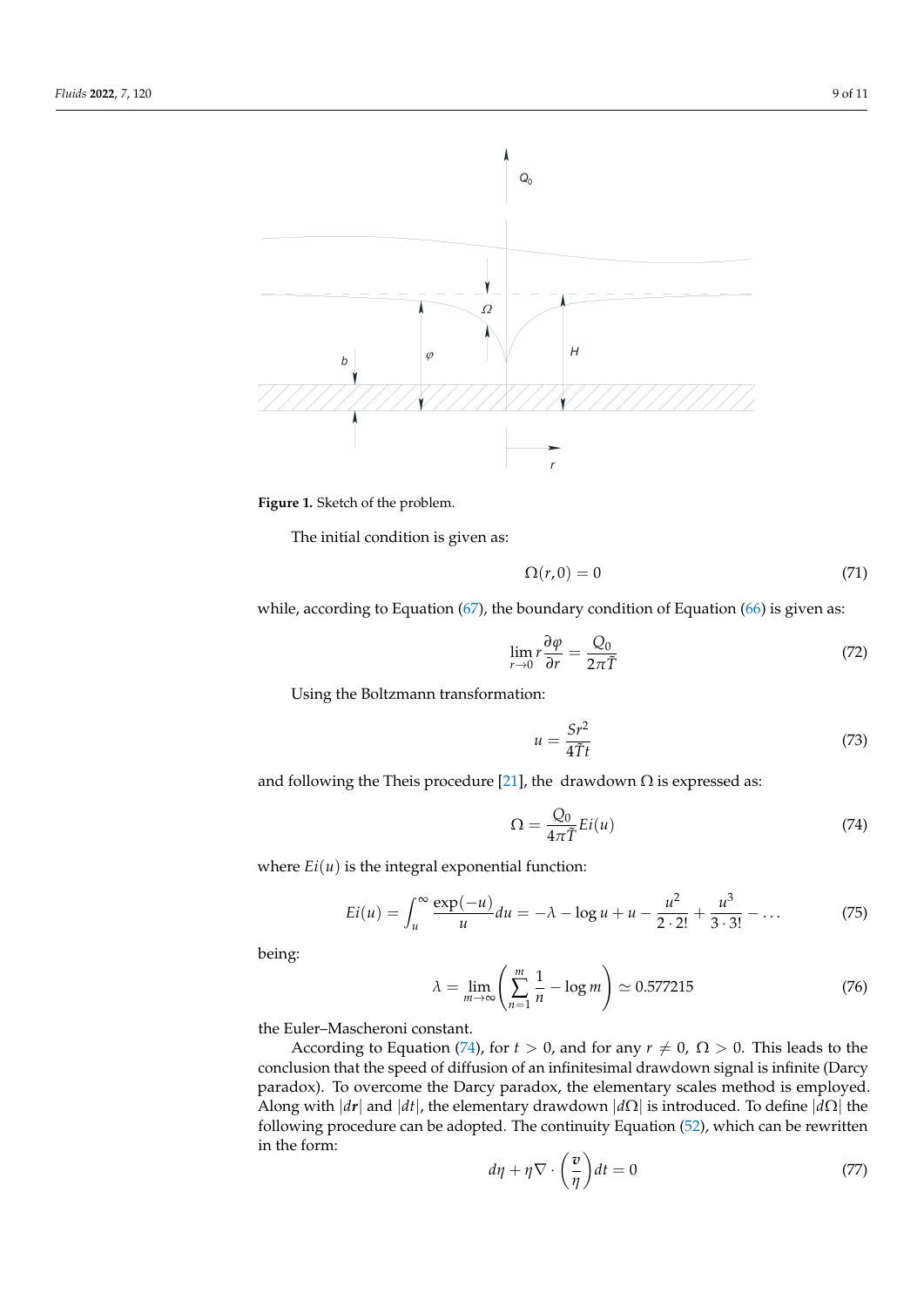allows defining the elementary porosity scale |*dη*| as:

$$
|d\eta| = \left|\eta \nabla \cdot \left(\frac{v}{\eta}\right)\right| \tag{78}
$$

On the other hand, the barotropic Equation [\(63\)](#page-7-1), which can be rewritten in the form:

$$
\frac{d\eta}{\eta} = \eta \frac{dp}{\varepsilon} = \frac{\eta \rho g}{\varepsilon} d\varphi - \frac{\eta \rho g}{\varepsilon} dz \tag{79}
$$

allows defining the elementary scale of the piezometric head  $|d\varphi|$  as:

$$
|d\varphi| = \left| dz + \frac{\varepsilon}{\rho g \eta^2} d\eta \right| \tag{80}
$$

The elementary scale  $|dz|$  is, in turn, proportional to the REV scale  $|dr|$ . Due to the link between  $\Omega$  and  $\varphi$ , the elementary scale  $|d\varphi|$  coincides to the elementary scale | $d\Omega$ . In line with the method of elementary scales, if  $|\delta\Omega| < |d\Omega|$ ,  $\Omega \pm \delta\Omega = \Omega$  and, consequently, the Darcy paradox is only apparent: for  $t < dt$ ,  $\Omega = 0$ ; for  $t \ge dt$ ,  $\exists \bar{r}$ : for  $r > \bar{r}$ ,  $\Omega < d\Omega$  ( $\Omega = 0$ ).

# <span id="page-9-0"></span>**5. Conclusions**

This theoretical paper focuses on the single-phase fluid flow through a granular porous medium. The emphasis is on the Darcy flow regime (without free boundary) of a linear viscous fluid in a saturated, deformable, homogeneous porous medium. The approach is developed at the Darcy scale. Within this framework:

- the governing equations are revisited;
- new apparent fluid state functions are introduced;
- the elementary scales method and the discrete aspects of the flow model are highlighted;
- the constrain imposed on the elementary temporal scale  $|dt|$  is defined (it is shown  $\left(\nabla \frac{v}{\alpha}\right)$

that the dimensionless number  $\begin{array}{c} \begin{array}{c} \begin{array}{c} \end{array} \\ \begin{array}{c} \end{array} \end{array} \end{array}$ *η*  $\left| \int dt \right|$  $\begin{array}{c} \hline \end{array}$ is always evanescent);

the Darcy paradox is presented.

The Darcy paradox is illustrated for the isoshoric-isothermal flow of a viscous fluid in the liquid state, in a homogenous porous medium. In this context: an intrinsic assumption of the proposed model, expressed by Equation [\(55\)](#page-6-5), is highlighted; the basic equations are reduced to the well-known parabolic Equation [\(65\)](#page-7-5). According to this parabolic equation, infinitesimal pressure disturbances diffuse at an infinite speed. To overcome this paradox, a mathematical model based on the elementary scales method is employed. In agreement with the obtained results, the Darcy paradox is only apparent. The theoretical analysis proposed in this paper allows overcoming some intrinsic difficulties of the phenomenological model of the fluid flow through porous media. The theoretical refutation of the Darcy paradox avoids the use of physical justifications which are similar to those proposed by [\[22,](#page-10-16)[23\]](#page-10-17) to remove the Fourier paradox. Following [\[22](#page-10-16)[,23\]](#page-10-17), the Darcy law can be viewed as a result of experimental observations; these observations are affected by the degree of refinement of the measurement, and, consequently, the infinitesimal pressure disturbances cannot be experimentally observed; the bulk of the pressure disturbance, which is physically significant, diffuses at a finite speed.

**Author Contributions:** Conceptualization, C.D.N. and D.C.; methodology, C.D.N. and D.C.; software, C.D.N. and D.C.; formal analysis, C.D.N. and D.C.; resources, C.D.N.; writing—original draft preparation, C.D.N. and D.C.; writing—review and editing, C.D.N. and D.C.; visualization, C.D.N. and D.C.; funding acquisition, C.D.N. All authors have read and agreed to the published version of the manuscript.